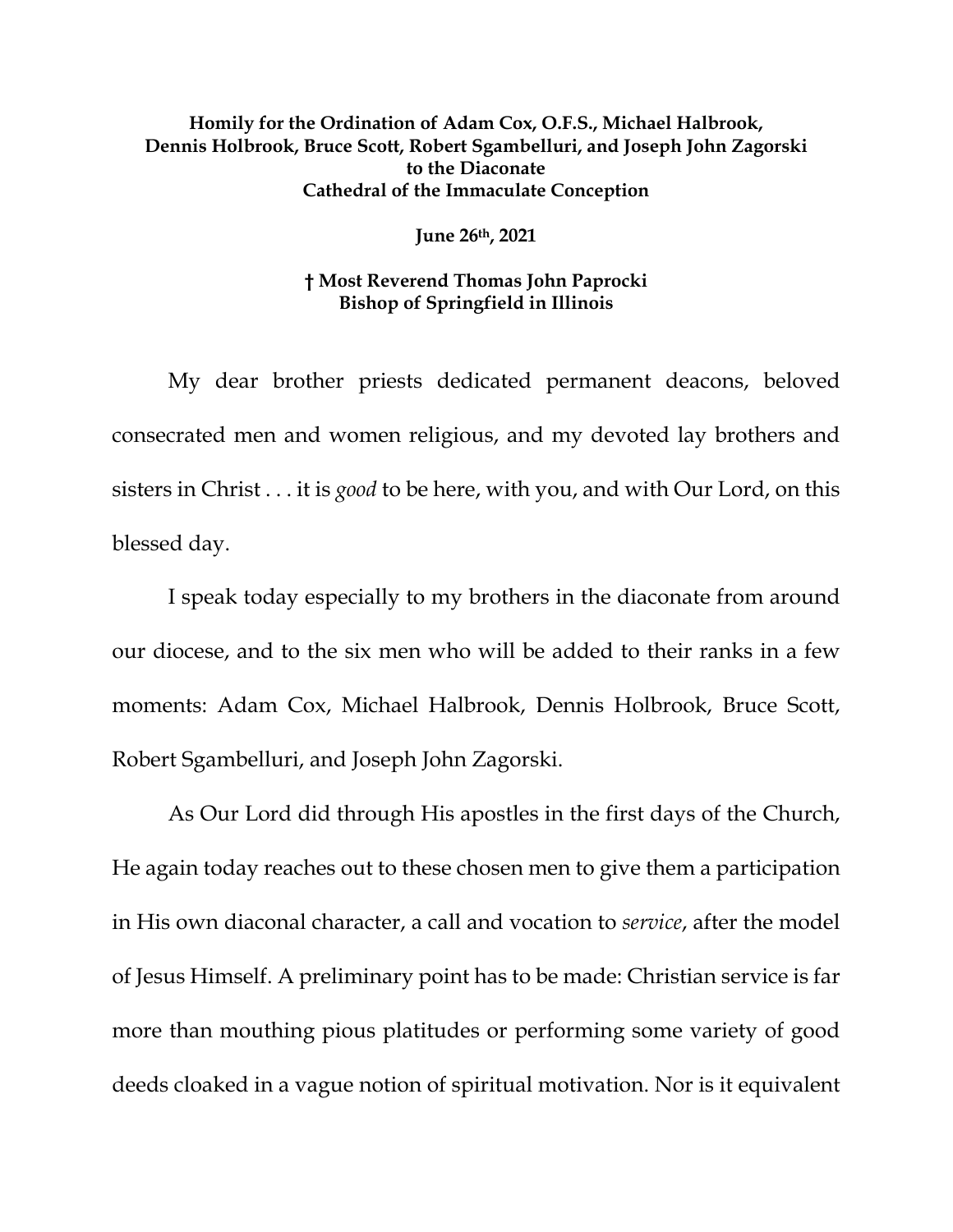to the "good service" rendered by a restaurant in providing you a meal, or the service of stopping to help a friend change a flat tire. These are all good and praiseworthy actions, but they are not the extent of Christ-like service that is asked of us as Christians, much less do they comprise the charitable character of the deacon.

 Our Lord calls all of us to *His* kind of service, a heavenly kind of love, a charity that is cruciform, and Christ-like, in character. Today He is drawing these men, as deacons, into one particular mode of participation in this. Diaconal-service, in the first place, is marked by the handing-on of God's *word*. "*Then the Lord extended his hand and touched my mouth, saying to me, See, I place my words in your mouth!*" (Jeremiah 1:9).

 As deacons you will soon be entrusted with the book of the Gospels, a gift you will receive again, and give again, at every Mass where you proclaim Christ's Good News and preach His mercy and majesty. You are called to unleash the Gospel upon all of our hearts, not least your own, and let the power of Christ's words and actions convict and convert and transform the lives of His flock to better know and love Him. This is no simple task, but neither does it depend on your own talents and qualifications. Christ asks you not to concoct your own sermon, to fashion a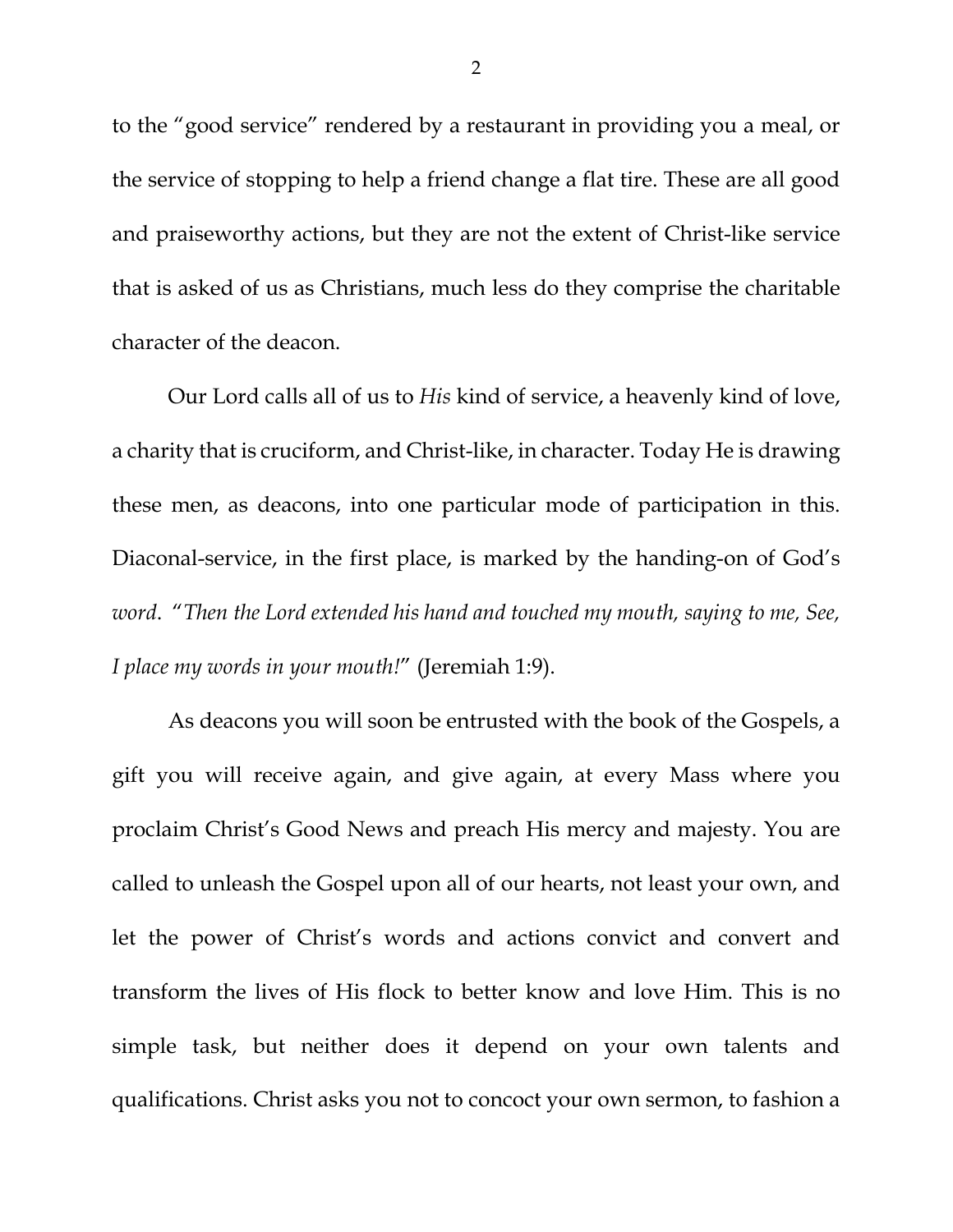message of your own making, but to speak with His voice, and thus to serve with His Words.

 Secondly, diaconal service is marked by assisting the priest at the Sacrifice of the Mass, specifically in being made ordinary ministers of Holy Communion. "*Brothers*" the Apostles announced, "*select from among you seven reputable men, filled with the Spirit and wisdom, whom we shall appoint to this task*" (Acts 6:3). Today our diocese rejoices that you have been chosen for this task!

Just a few days ago when Pope Francis met with the permanent deacons of Rome, he reminded them that they are neither priests, nor glorified altar boys.1 You do not confect the Eucharist, but you also do not need special permission to carry it. Today you become consecrated vessels, fit to carry the Blessed Sacrament, vested in gold and white on the outside, a change that must signify an interior disposition of perseverance in reverence and holiness on the inside. This, as before, vastly supersedes the service offered by the best wait-staff at the fanciest restaurant! As you adore, and carry, the Bread of Angels, your faithfulness and prayerfulness during the Mass will be one of the key ways that you serve God's people in drawing them close to this gift that He gives all of us.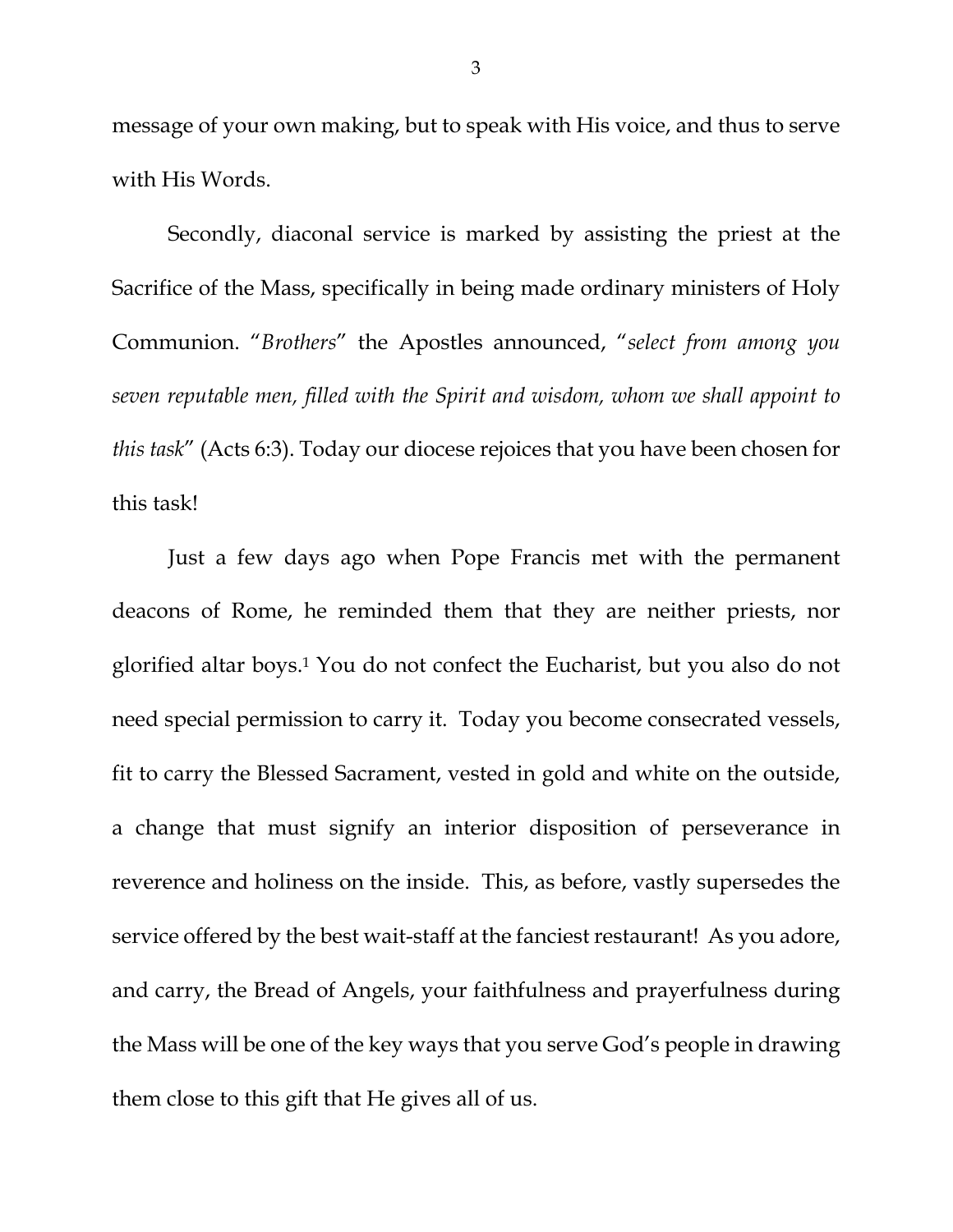All of these facets of diaconal service find their model and source in Christ, but our third aspect of diaconal service goes directly to His heart, for it is a service not merely of His *Word*, or His *Flesh*, but directly of His *Love*. "*As the Father loves me, so I also love you. Remain in my love. If you keep my commandments, you will remain in my love, just as I have kept my Father's commandments and remain in his love*" (John 15:9-10). Love, of course, means willing another's good, and self-sacrifice, and a pre-eminent love for the abandoned and poor, and, yes, sometimes even changing flat tires!

Jesus starts this tremendous invitation with an injunction to *keep His commandments*, and we must start there too. As much as we would all like love to be easy and comfortable and periodic and predictable, Jesus will not let us succumb to such a cheap facsimile of real, divine, love. "*My commandment is this: love one another as I have loved you."*

How did Jesus Love? Yes, He loved us to accept the cross, but even more fundamentally, *as the Father willed it*. From now on, every action you take will be the action of a deacon of Jesus Christ, a servant conformed to His kind of servitude, *but* above all else your first priority must always be to *do His Will*. Sometimes that will be a simple tedious task; often it will mean going out of your way to assist a friend, or enemy; and *always* it will mean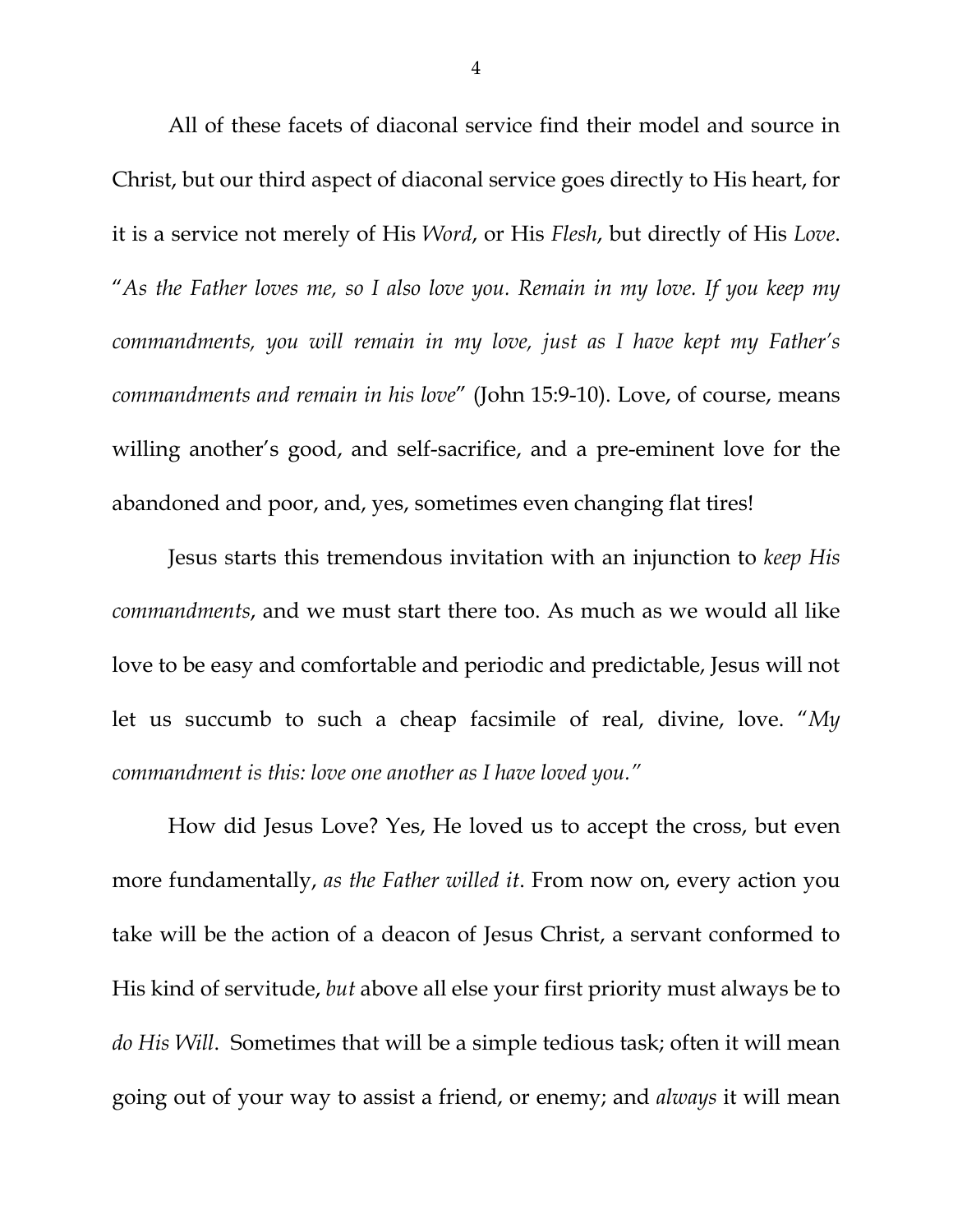going past the point of your own comfort and capacity, and relying on His grace to get you through.

We cannot love as Christ loves, or as the Father asks us to, on our own, that is why we are given all the sacraments and their accompanying graces, and it is why today you are given the Sacrament of Holy Orders in the sacred order of the diaconate.

 Anybody can speak nice words, cater a good meal, or fix the occasional flat tire . . . but *only* the deacon is united to Christ specifically in serving His Church by being made a minister of *God's Word,* a receptacle for His *Body and Blood*, and an instrument of *His Love*. My brothers, receive this gift and your call today with joy, and live it well. And may all of us receive from these men with open hearts those gifts that Christ, Our Lord, gives us through them: His Word, His Flesh, and His Love.

> *Make us true servants of all those in need, Filled with compassion of thought, word, and deed. Loving our neighbor, whatever the cost, Feeding the hungry and finding the lost.*

5